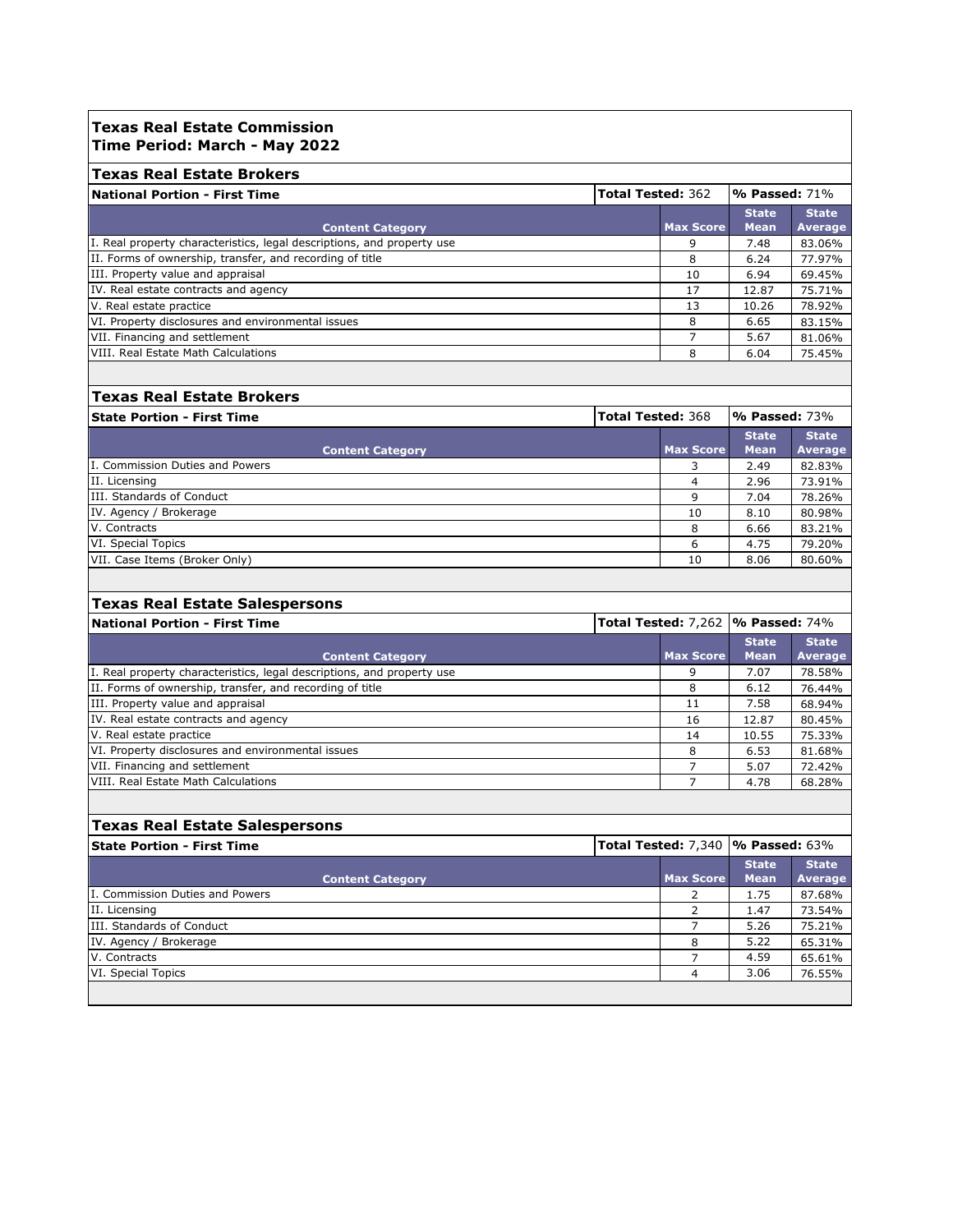#### **Texas Real Estate Commission Time Period: March - May 2022**

| <b>Texas Professional Inspectors</b>                          |  |                  |                         |              |
|---------------------------------------------------------------|--|------------------|-------------------------|--------------|
| National Portion - First Time<br><b>Total Tested: 0</b>       |  |                  | $\mathsf{P}$ Passed: 0% |              |
|                                                               |  |                  | <b>State</b>            | <b>State</b> |
| <b>Content Category</b>                                       |  | <b>Max Score</b> | <b>Mean</b>             | Average      |
| (DOMAIN 1: PROPERTY AND BUILDING INSPECTION/SITE REVIEW (63%) |  | 108              | 0.00                    | $0.00\%$     |
| DOMAIN 2: ANALYSIS OF FINDINGS AND REPORTING (25%)            |  | 46               | 0.00                    | $0.00\%$     |
| DOMAIN 3: PROFESSIONAL RESPONSIBILITIES (12%)                 |  | 21               | 0.00                    | $0.00\%$     |

**Average**  $0.00\%$  $0.00\%$  $0.00\%$ 

# **Texas Professional Inspectors**

| <b>State Portion - First Time</b>                                               | l <b>Total Tested:</b> 0 |                  | $\%$ Passed: $0\%$ |              |
|---------------------------------------------------------------------------------|--------------------------|------------------|--------------------|--------------|
|                                                                                 |                          |                  | <b>State</b>       | <b>State</b> |
| <b>Content Category</b>                                                         |                          | <b>Max Score</b> | <b>Mean</b>        | Average      |
| I. Structural Systems: Texas SOP Exclusions and Unique Reporting Requirements   |                          |                  | 0.00               | $0.00\%$     |
| II. Electrical Systems: Texas SOP Exclusions and Unique Reporting Requirements  |                          |                  | 0.00               | $0.00\%$     |
| III. Mechanical Systems: Texas SOP Exclusions and Unique Reporting Requirements |                          |                  | 0.00               | $0.00\%$     |
| IV. Licensing Law                                                               |                          |                  | 0.00               | $0.00\%$     |
| V. General Provisions of the Texas Standard of Practice                         |                          |                  | 0.00               | $0.00\%$     |
|                                                                                 |                          |                  |                    |              |

# **Texas Real Estate Inspectors**

| <b>National Portion - First Time</b>                          | <b>Total Tested: 0</b> |           | $\mathsf{P}$ Passed: $0\%$ |              |
|---------------------------------------------------------------|------------------------|-----------|----------------------------|--------------|
|                                                               |                        |           | <b>State</b>               | <b>State</b> |
| Content Category                                              |                        | Max Score | <b>Mean</b>                | Average      |
| (DOMAIN 1: PROPERTY AND BUILDING INSPECTION/SITE REVIEW (63%) |                        | 108       | 0.00                       | $0.00\%$     |
| DOMAIN 2: ANALYSIS OF FINDINGS AND REPORTING (25%)            |                        | 46        | 0.00                       | $0.00\%$     |
| DOMAIN 3: PROFESSIONAL RESPONSIBILITIES (12%)                 |                        | 21        | 0.00                       | $0.00\%$     |
|                                                               |                        |           |                            |              |

# **Texas Real Estate Inspectors**

| <b>State Portion - First Time</b>                                               | <b>Total Tested: 0</b> |                  | $\%$ Passed: $0\%$          |                         |
|---------------------------------------------------------------------------------|------------------------|------------------|-----------------------------|-------------------------|
| <b>Content Category</b>                                                         |                        | <b>Max Score</b> | <b>State</b><br><b>Mean</b> | <b>State</b><br>Average |
| II. Structural Systems: Texas SOP Exclusions and Unique Reporting Requirements  |                        |                  | 0.00                        | $0.00\%$                |
| II. Electrical Systems: Texas SOP Exclusions and Unique Reporting Requirements  |                        |                  | 0.00                        | $0.00\%$                |
| III. Mechanical Systems: Texas SOP Exclusions and Unique Reporting Requirements |                        |                  | 0.00                        | $0.00\%$                |
| IV. Licensing Law                                                               |                        |                  | 0.00                        | $0.00\%$                |
| V. General Provisions of the Texas Standard of Practice                         |                        | 8                | 0.00                        | $0.00\%$                |

# **Texas Professional Inspectors**

| National Portion - First Time (Single exam)                  | Total Tested: 202 |                  | $\%$ Passed: 64%            |                         |
|--------------------------------------------------------------|-------------------|------------------|-----------------------------|-------------------------|
| <b>Content Category</b>                                      |                   | <b>Max Score</b> | <b>State</b><br><b>Mean</b> | <b>State</b><br>Average |
| DOMAIN 1: PROPERTY AND BUILDING INSPECTION/SITE REVIEW (63%) |                   | 108              | 80.44                       | 74.48%                  |
| DOMAIN 2: ANALYSIS OF FINDINGS AND REPORTING (25%)           |                   | 46               | 35.48                       | 77.12%                  |
| DOMAIN 3: PROFESSIONAL RESPONSIBILITIES (12%)                |                   | 21               | 17.41                       | 82.89%                  |

# **Texas Professional Inspectors**

| State Portion - First Time (Single exam)                                        | <b>Total Tested: 201</b> |                  | $\log$ Passed: 79%          |                         |
|---------------------------------------------------------------------------------|--------------------------|------------------|-----------------------------|-------------------------|
| <b>Content Category</b>                                                         |                          | <b>Max Score</b> | <b>State</b><br><b>Mean</b> | <b>State</b><br>Average |
| I. Structural Systems: Texas SOP Exclusions and Unique Reporting Requirements   |                          |                  | 1.68                        | 83.83%                  |
| III. Electrical Systems: Texas SOP Exclusions and Unique Reporting Requirements |                          |                  | 2.44                        | 81.43%                  |
| III. Mechanical Systems: Texas SOP Exclusions and Unique Reporting Requirements |                          |                  | 2.63                        | 87.73%                  |
| IV. Licensing Law                                                               |                          | q                | 7.27                        | 80.82%                  |
| V. General Provisions of the Texas Standard of Practice                         |                          |                  | 6.50                        | 81.22%                  |

### **Texas Real Estate Inspectors**

| National Portion - First Time (Single exam)                   | <b>Total Tested: 9</b> |                  | $\mathbf{P}$ Passed: $44\%$ |                |
|---------------------------------------------------------------|------------------------|------------------|-----------------------------|----------------|
|                                                               |                        |                  | <b>State</b>                | <b>State</b>   |
| <b>Content Category</b>                                       |                        | <b>Max Score</b> | <b>Mean</b>                 | <b>Average</b> |
| (DOMAIN 1: PROPERTY AND BUILDING INSPECTION/SITE REVIEW (63%) |                        | 108              | 78.33                       | 72.53%         |
| DOMAIN 2: ANALYSIS OF FINDINGS AND REPORTING (25%)            |                        | 46               | 34.44                       | 74.88%         |
| DOMAIN 3: PROFESSIONAL RESPONSIBILITIES (12%)                 |                        | 21               | 17.22                       | 82.01%         |
|                                                               |                        |                  |                             |                |